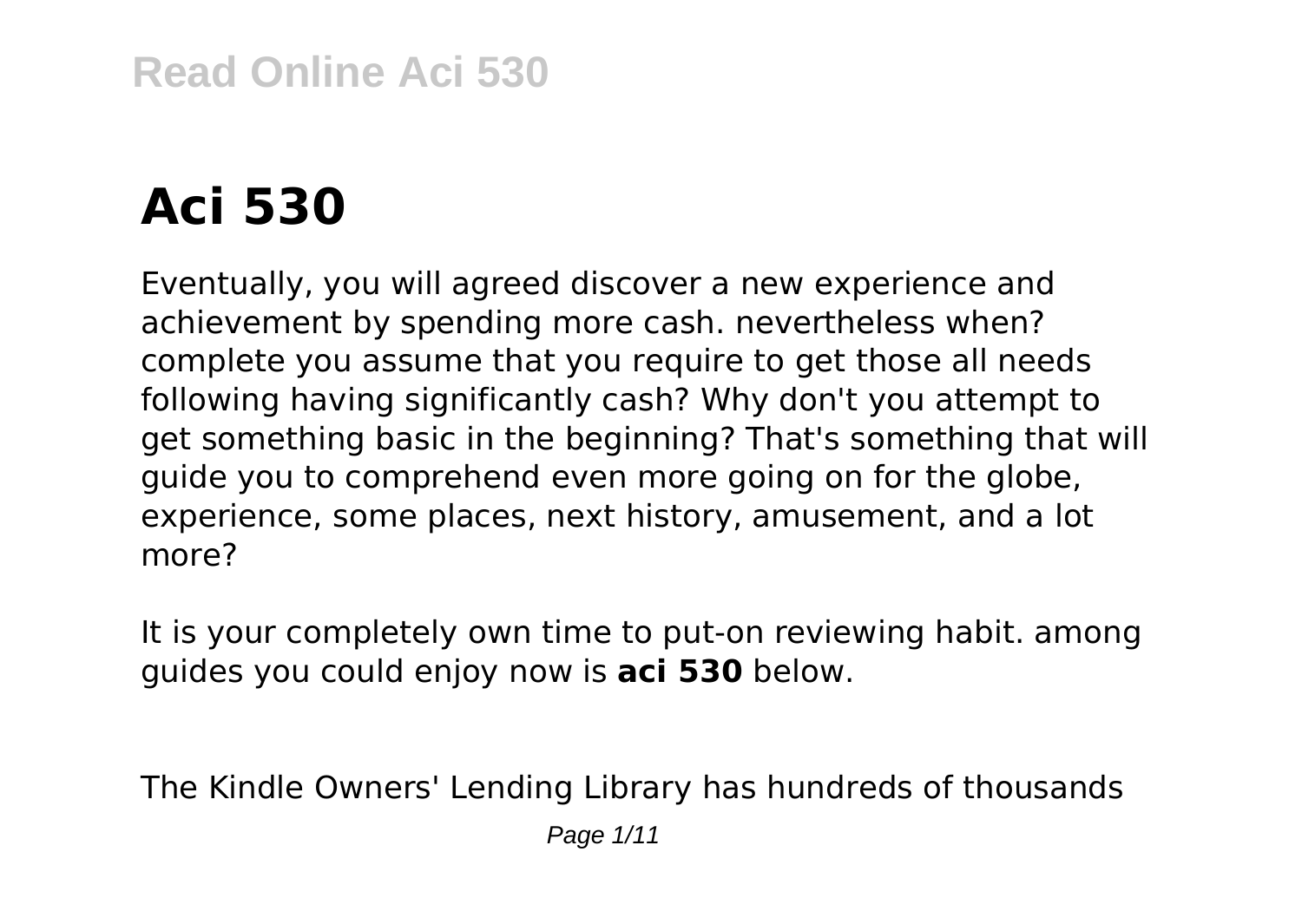of free Kindle books available directly from Amazon. This is a lending process, so you'll only be able to borrow the book, not keep it.

#### **530.1-02 Specification for Masonry Structures**

ACI 117 - Specification for Tolerances for Concrete Construction and Materials (ACI 117-10) and Commentary (ACI 117R-10) Published by ACI on June 1, 2010 This specification designates standard tolerances for concrete construction.

#### **ACI 530 : Building Code Requirements for Masonry ...**

The American Concrete Institute. Founded in 1904 and headquartered in Farmington Hills, Michigan, USA, the American Concrete Institute is a leading authority and resource worldwide for the development, dissemination, and adoption of its consensus-based standards, technical resources, educational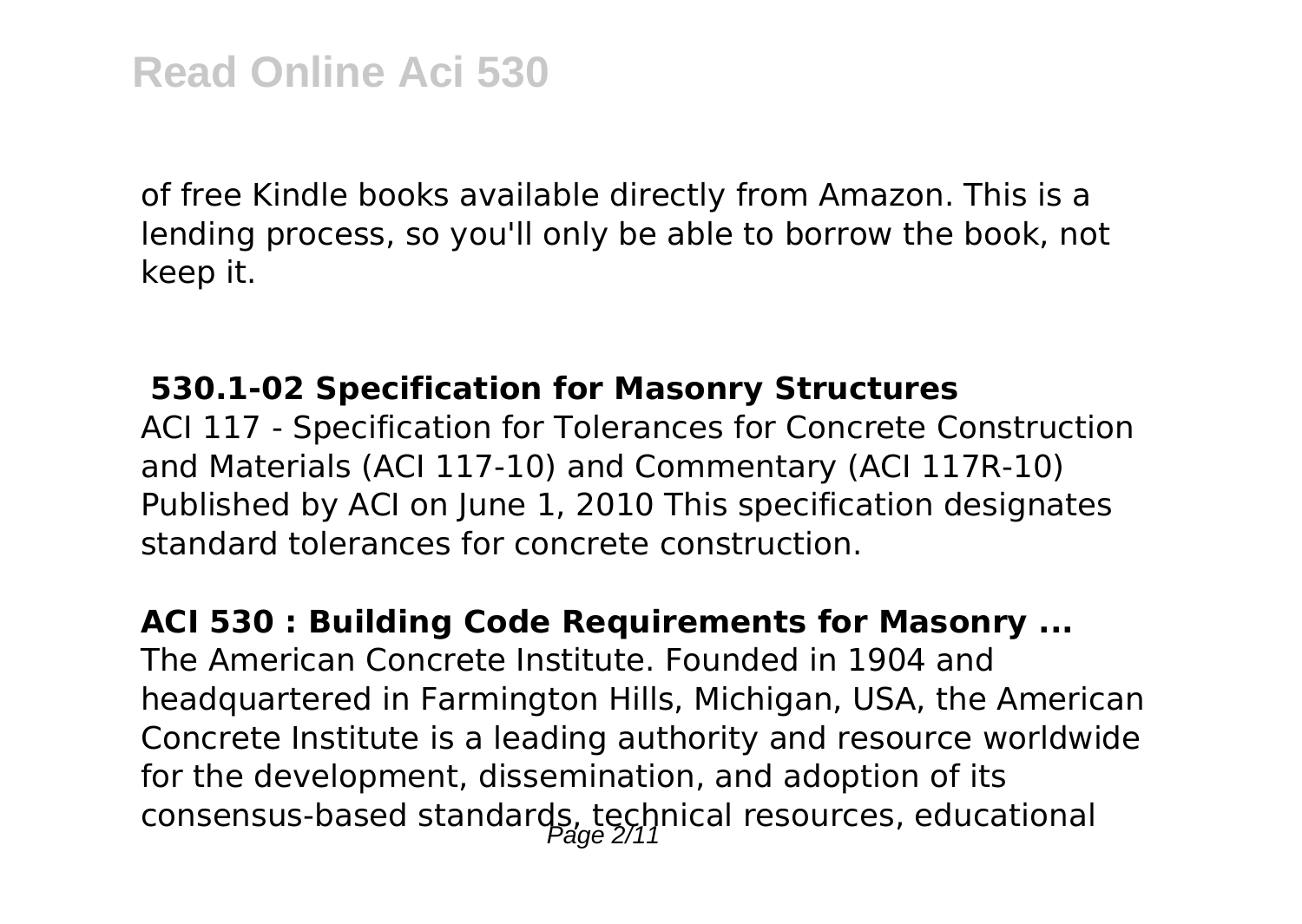programs, and proven expertise for individuals and organizations involved in concrete design ...

#### **530/530.1-13 Building Code Requirements and Specification ...**

The American Concrete Institute. Founded in 1904 and headquartered in Farmington Hills, Michigan, USA, the American Concrete Institute is a leading authority and resource worldwide for the development, dissemination, and adoption of its consensus-based standards, technical resources, educational programs, and proven expertise for individuals and organizations involved in concrete design ...

## **By ACI ACI 530-13: Building Code Requirements and ...**

The NEW ACI 530/530.1-11 Building Code Requirements and Specifications for Masonry Structures 2011 edition represents a major update from the former edition both in technical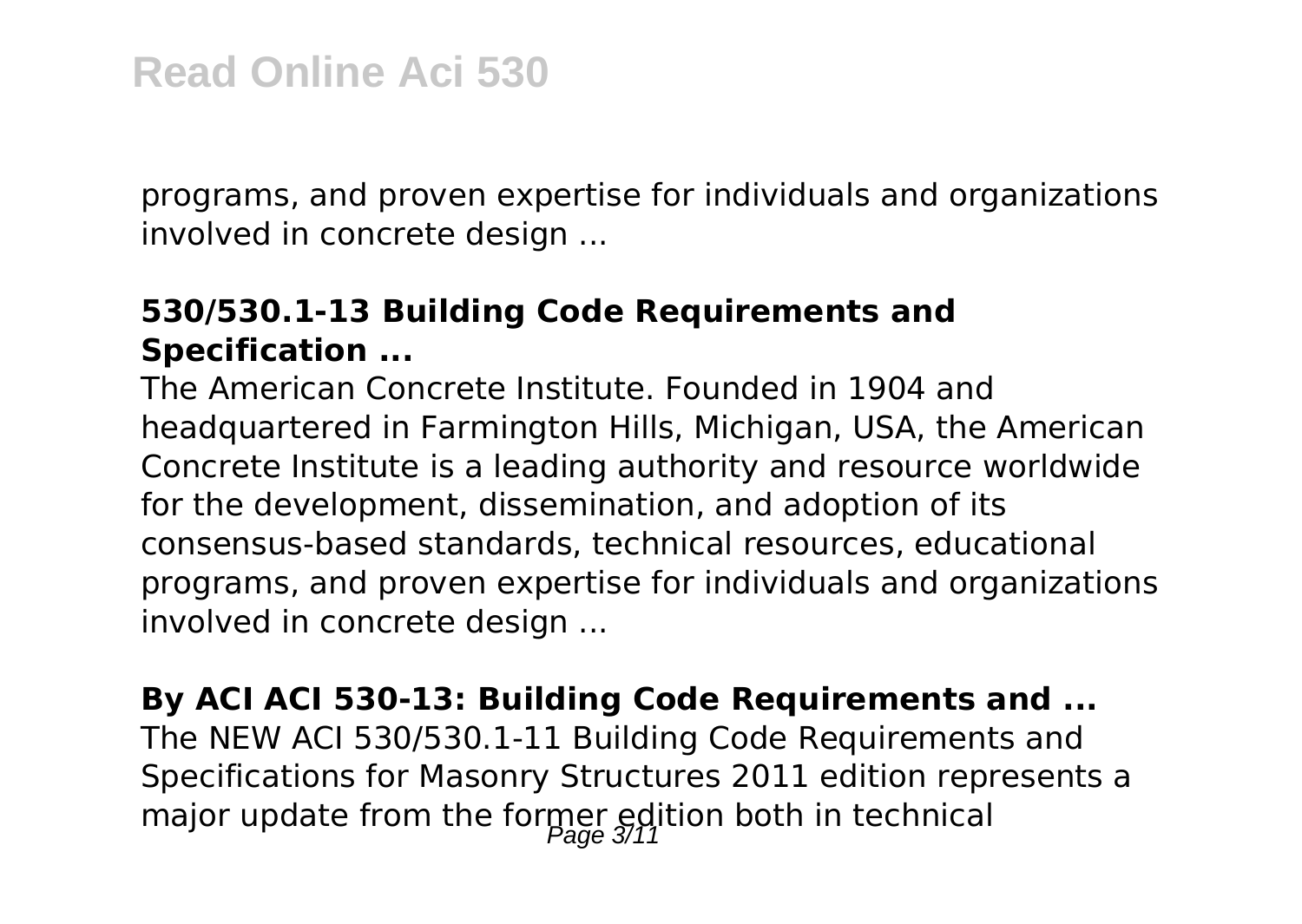requirements and in layout. The Code and Specification are written as legal documents so that they may be adopted by reference in general building codes.

## **Building Code Requirements for Masonry Structures (Aci 530 ...**

ACI 530-11 Building Code Requirements and Specification for Masonry Structures [Joint ACI/ASCE/TMS] on Amazon.com. \*FREE\* shipping on qualifying offers. The 2011 edition represents a major update from the former edition both in technical requirements and in layout. The Code and Specification are written as legal documents so that they may be adopted by reference in general building codes.

# **ACI 530/530.1-11 Building Code Requirements for Masonry ...**

The American Concrete Institute. Founded in 1904 and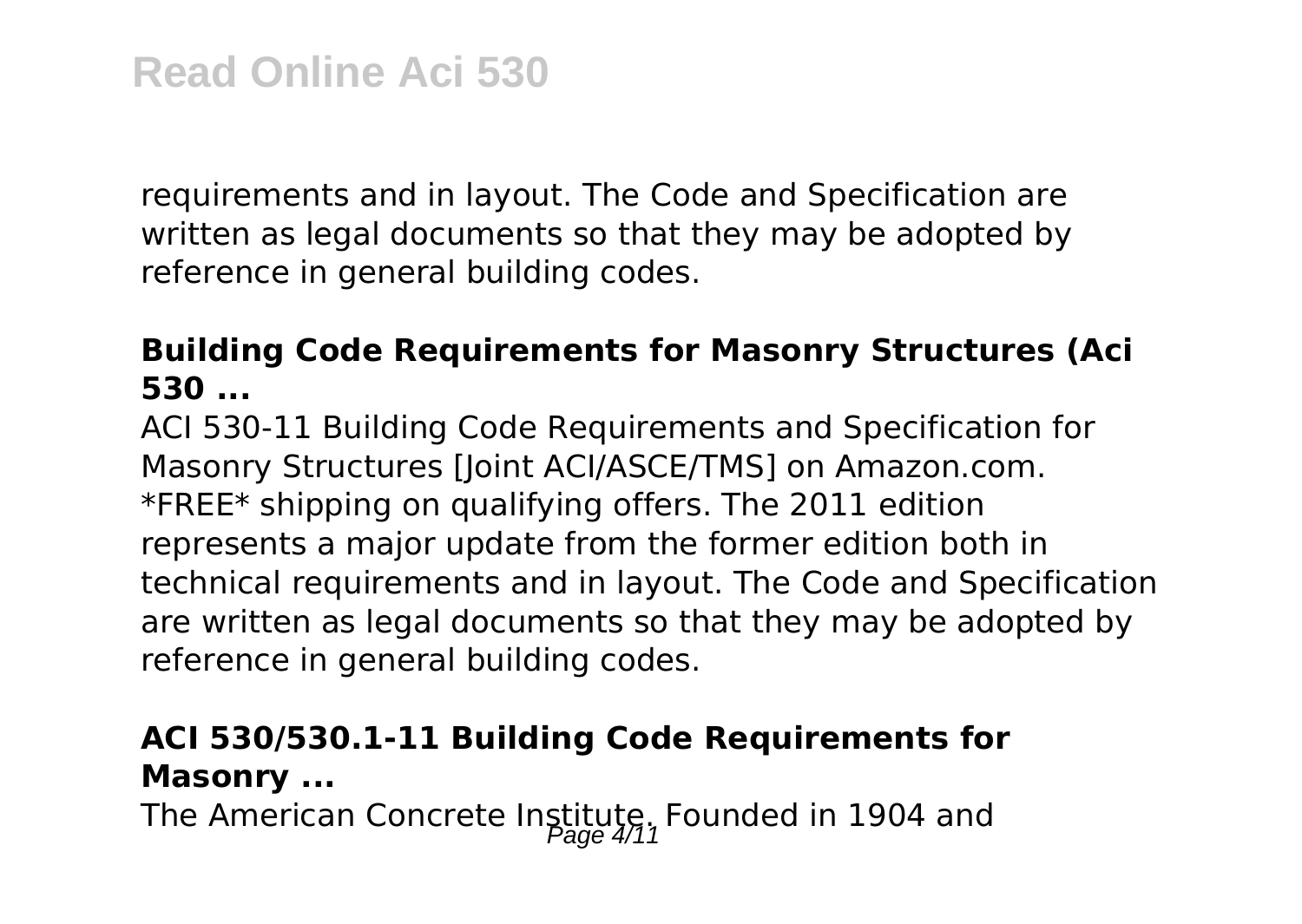headquartered in Farmington Hills, Michigan, USA, the American Concrete Institute is a leading authority and resource worldwide for the development, dissemination, and adoption of its consensus-based standards, technical resources, educational programs, and proven expertise for individuals and organizations involved in concrete design ...

#### **Aci 530**

ACI 530/530.1-13, "Building Code Requirements and Specification for Masonry Structures and Companion Commentaries," is a joint document between ACI, The Masonry Society (TMS), and the American Society of Civil Engineers (ASCE). Beginning with the 2016 edition of this document, TMS is solely responsible for the development of this document.

# **530.1R-02 Commentary on Specification for Masonry**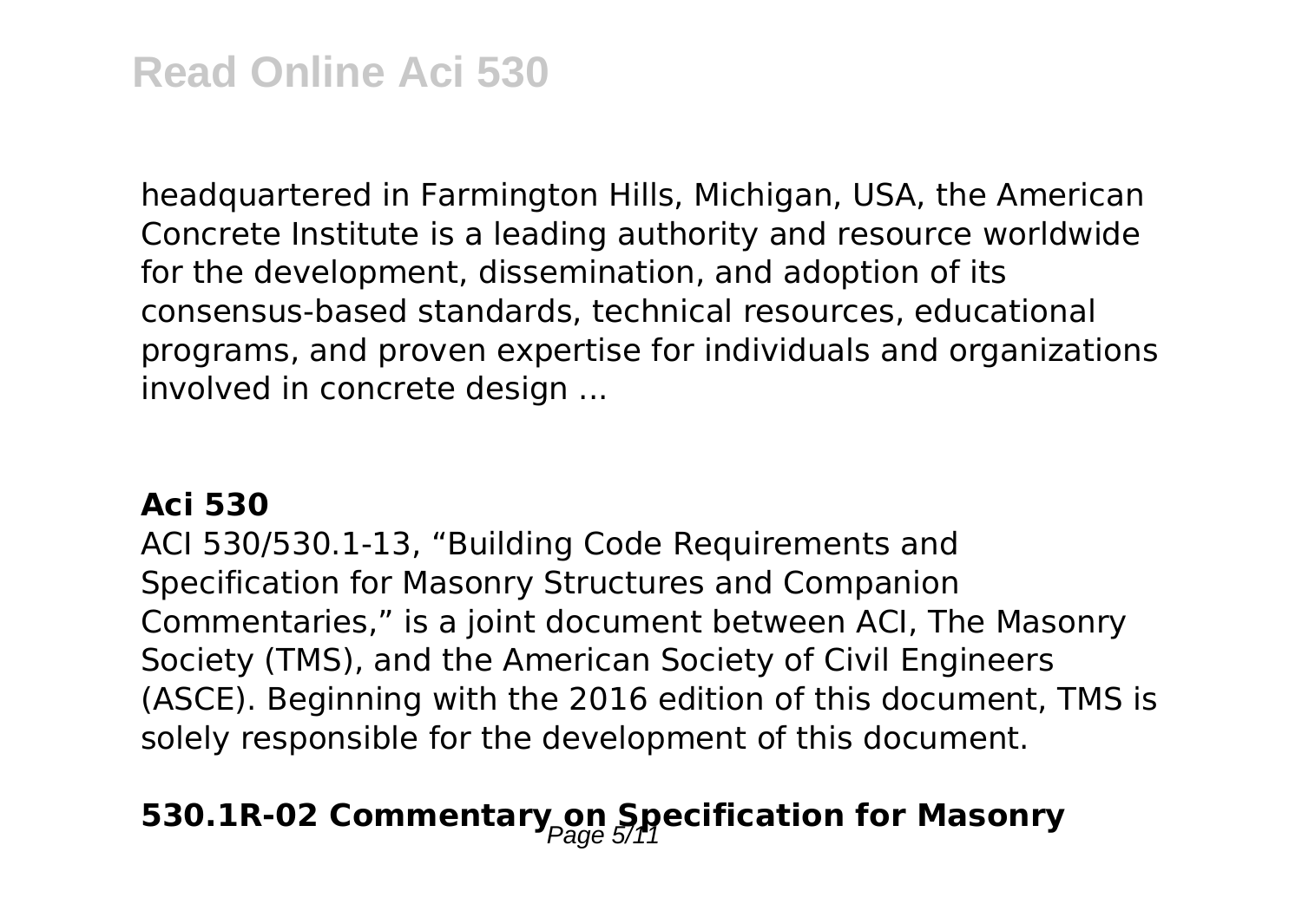#### **Structures**

Full Description. Building Code Requirements and Specification for Masonry Structures contains two standards and their commentaries: Building Code Requirements for Masonry Structures (ACI 530-13) and Specification for Masonry Structures (ACI 530.1-13). These standards are produced through the joint efforts of The Masonry Society (TMS),...

# **530/530.1-11: Building Code Requirements and Specification ...**

Building Code Requirements for Masonry Structures (ACI 530-05/ASCE 5-05/TMS 402-05) ; Specification for Masonry Structures (ACI 530.1-05/ASCE 6-05/TMS 602-05) ; Commentary on Building Code Requirements for Masonry Structures (ACI 530-05/ASCE 5-05/TMS 402-05) ; Commentary on Specification for Masonry Structures (ACI 530.1-05/ASCE 6-05/TMS 602-05).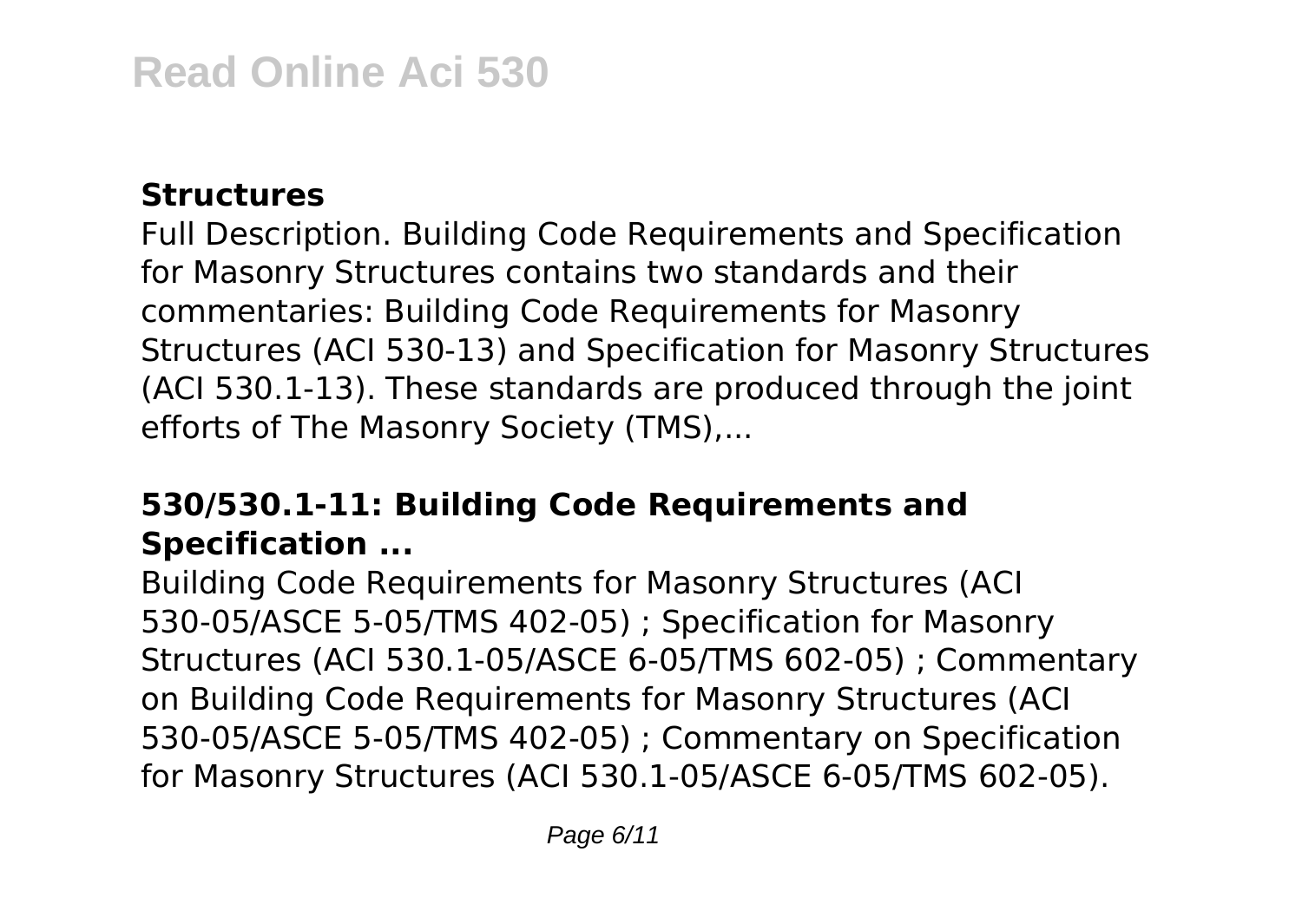#### **ACI - 530.1 - Specification for Masonry Structures ...**

THE MSJC CODE (ACI 530/ASCE 5/TMS 402) The MSJC Code is the basis for masonry design by the architect or engineer. The provisions of the MSJC Code will dictate the size and shape of masonry walls, beams, pilasters and columns. Further, it influences the masonry materials the designer will require in the project specification.

#### **aci 530 Topic - American Concrete Institute**

Building Code Requirements for Masonry Structures (Aci 530.1-92/Asce 6-92/Tm) [American Society Civ] on Amazon.com. \*FREE\* shipping on qualifying offers.

#### **ACI 530/530.1-13 - Techstreet**

Building Code Requirements and Specification for Masonry Structures contains two standards and their commentaries: Building Code Requirements for Masonry Structures (ACI 530-13)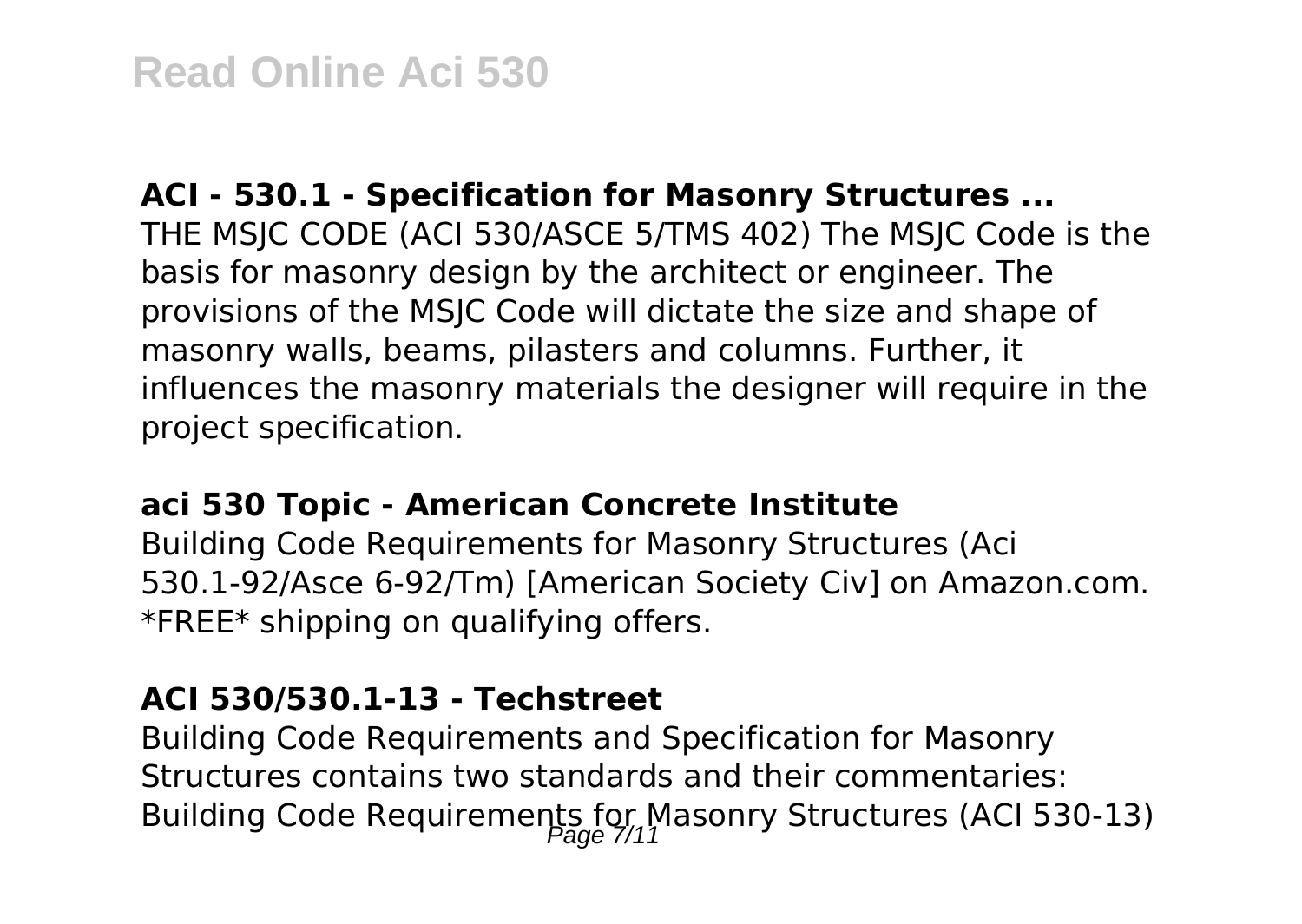and Specification for Masonry Structures (ACI 530.1-13). These standards are produced through the joint efforts of The Masonry Society (TMS)

#### **Building Code Requirements for Masonry Structures (ACI 530 ...**

By ACI ACI 530-13: Building Code Requirements and Specification for Masonry Structures & Companion Commenta [Paperback] on Amazon.com. \*FREE\* shipping on qualifying offers.

#### **Building Code Requirements for Masonry Structures**

The first is that the code and specification are now solely sponsored by The Masonry Society (TMS) and are known as TMS 402 (formerly also designated as ACI 530 and ASCE 5) and TMS 602 (formerly also designated as ACI 530.1 and ASCE 6), respectively. Page 8/11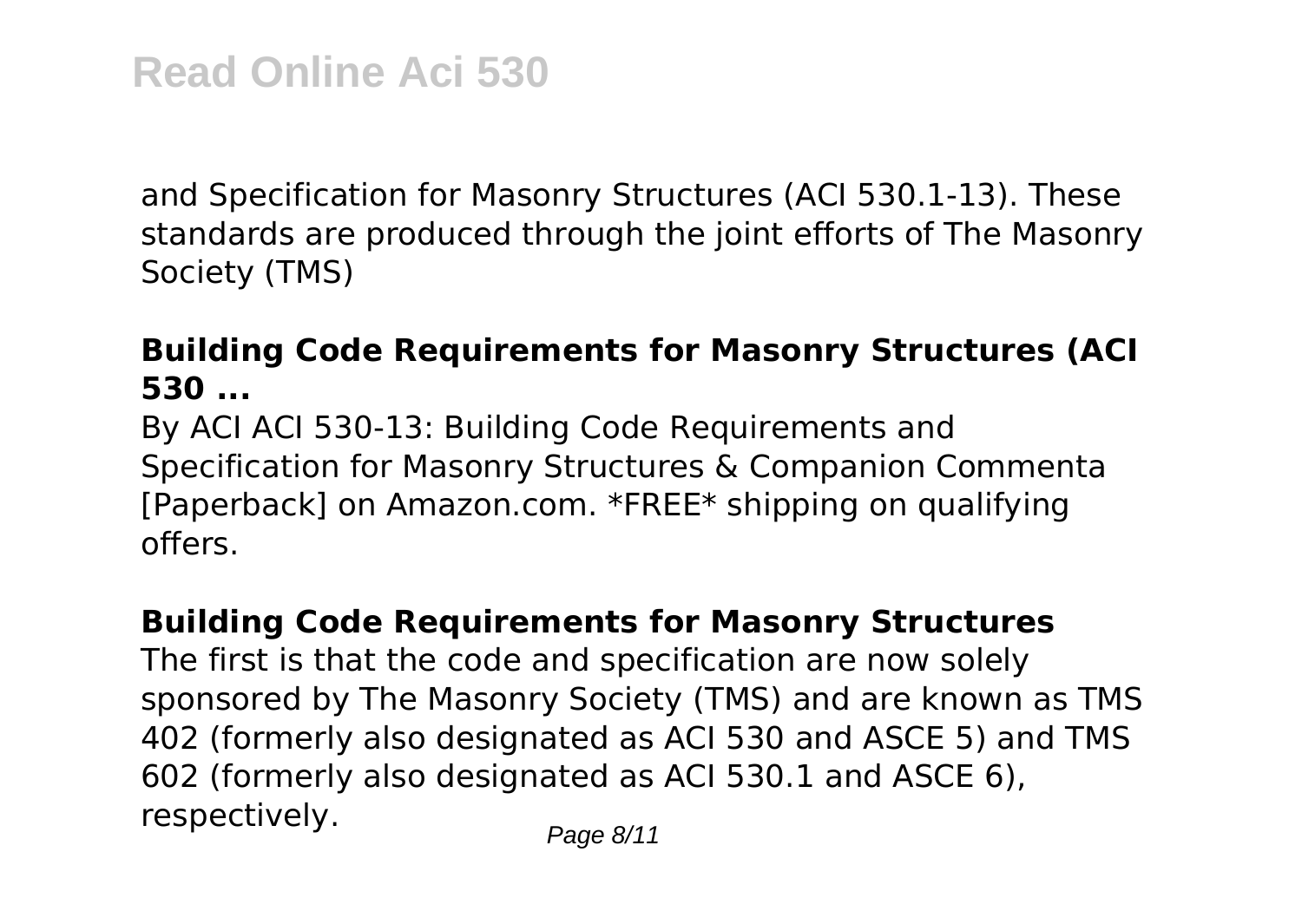# **530/530.1-13: Building Code Requirements and Specification ...**

Specification ACI 530.1/ASCE 6/TMS 602 is a reference standard which the architect/ engineer may cite in the contract documents for any project, together with supplementary requirements for the specific project. F3. Specification ACI 530.1/ASCE 6/TMS 602 is written in the three-part section format of the Construction Specifications Institute, as adapted by ACI.

## **Overview of Building Code Requirements for Masonry Structures**

Minimum requirements This Code provides minimum requirements for the structural design and construction of masonry elements consisting of masonry units bedded in mortar.

# **STRUCTURE magazine**  $\frac{1}{2}$  **TMS 402/602-16**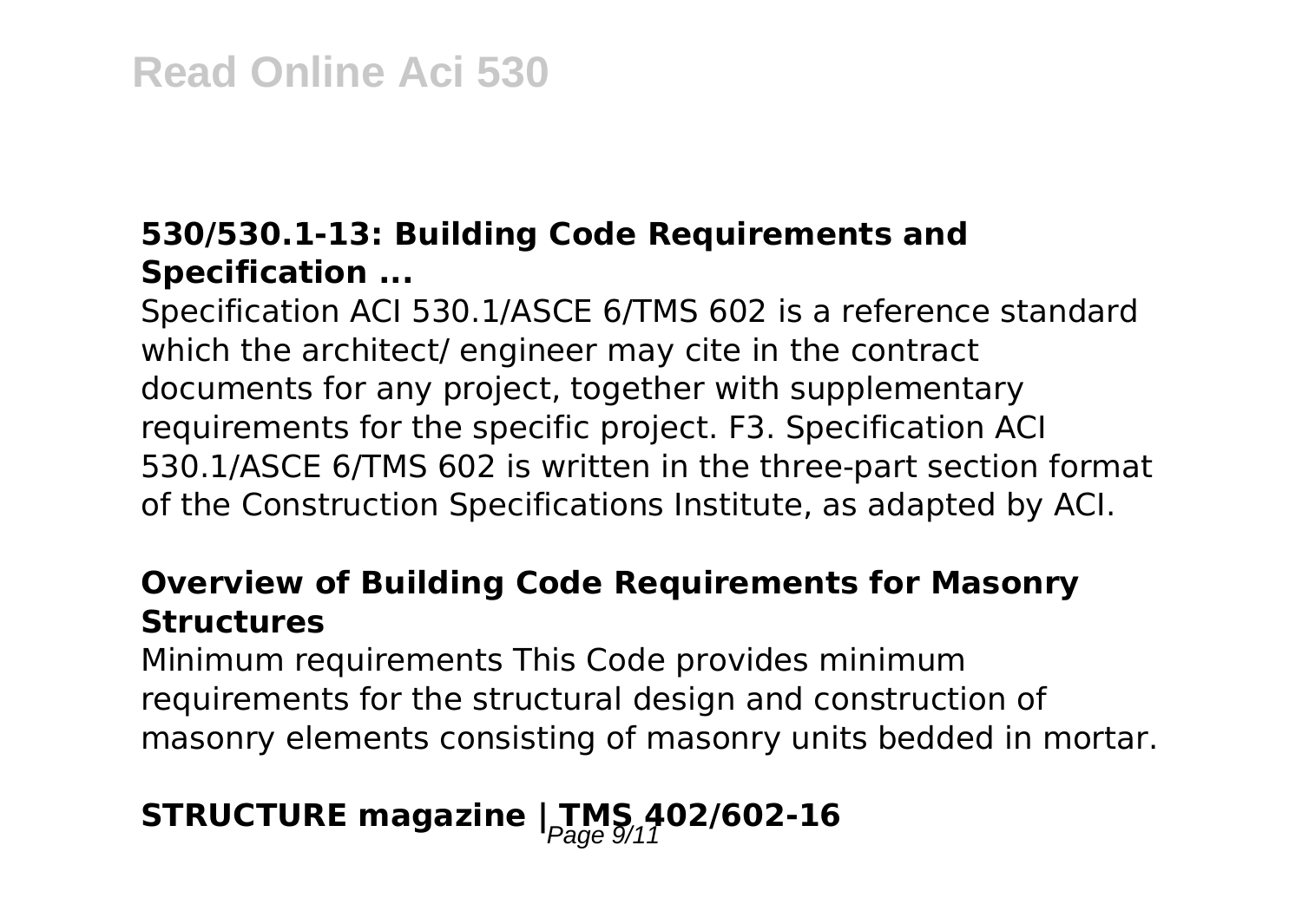C-1 Building Code Requirements for Masonry Structures (TMS 402-08/ACI 530-08/ASCE 5-08) Reported by the Masonry Standards Joint Committee (MSJC)

**ACI 530-08: Building Code Requirements for Masonry ...** TMS 402/602 Building Code Requirements and Specifications for Masonry Structures, 2016 (Formerly ACI 530) Currency Display US Dollar \$ Canadian Dollar C\$ Mexican Peso \$ Australian Dollar \$ Baht ฿ Brazilian Real R\$ Bulgarian Lev лв Czech Koruna Kč Danish Krone kr Euro € Forint Ft Hong Kong Dollar HK\$ Iceland Krona kr Indian Rupee Rs.

**Building Code Requirements for Masonry Structures** ACI 530.1/ASCE 6/TMS 602 Specification sets minimum construction requirements regarding the materials used in and the erection of masonry structures. Specifications are written to set minimum acceptable levels of performance for the